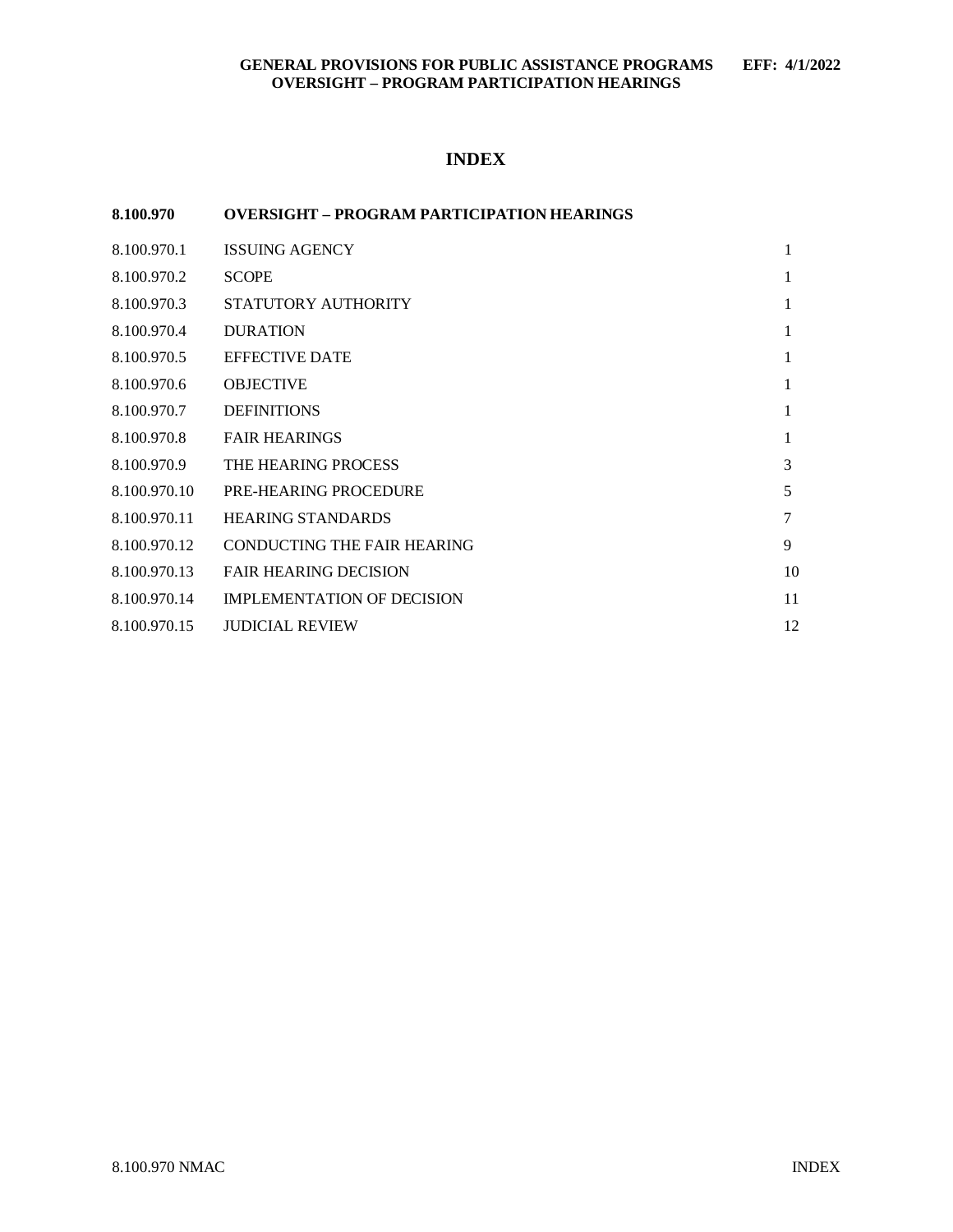**TITLE 8 SOCIAL SERVICES**

#### **CHAPTER 100 GENERAL PROVISIONS FOR PUBLIC ASSISTANCE PROGRAMS PART 970 OVERSIGHT - PROGRAM PARTICIPATION HEARINGS**

<span id="page-1-0"></span>**8.100.970.1 ISSUING AGENCY:** New Mexico Human Services Department. [8.100.970.1 NMAC - Rp, 8.100.970.1 NMAC, 11/27/2013]

<span id="page-1-1"></span>**8.100.970.2 SCOPE:** The rule applies to the general public. [8.100.970.2 NMAC - Rp, 8.100.970.2 NMAC, 11/27/2013]

#### <span id="page-1-2"></span>**8.100.970.3 STATUTORY AUTHORITY:**

**A.** Section 27 NMSA 1978 (1992 Repl.) provides for the department to "...adopt, amend and repeal bylaws, rules and regulations..." It also provides for administration of public assistance programs.

**B.** The income support division (ISD) of the human services department (HSD) was created by the HSD secretary under authority granted by Paragraph (3) of Subsection B of Section 9-8-6 NMSA 1978.

**C.** The New Mexico health insurance exchange (NMHIX) was established by Section 59A-23F-1 of NMSA 1978 *et al*. Pursuant to 45 CFR 155.505(c) and 155.510(a), NMHIX has designated to the New Mexico human services department the authority to conduct fair hearings of NMHIX eligibility appeals pursuant to 45 CFR 155 Subpart F.

[8.100.970.3 NMAC - Rp, 8.100.970.3 NMAC, 11/27/2013, A/E, 11/1/2021; A, 4/1/2022]

#### <span id="page-1-3"></span>**8.100.970.4 DURATION:** Permanent.

[8.100.970.4 NMAC - Rp, 8.100.970.4 NMAC, 11/27/2013]

<span id="page-1-4"></span>**8.100.970.5 EFFECTIVE DATE:** November 27, 2013, unless a later date is cited at the end of a section. [8.100.970.5 NMAC - Rp, 8.100.970.5 NMAC, 11/27/2013]

<span id="page-1-5"></span>**8.100.970.6 OBJECTIVE:** The objective of these regulations is to provide general policy and procedures for the public assistance programs administered by the department, as well as policy and procedures for the department to conduct hearings for claimants of adverse actions by NMHIX.

[8.100.970.6 NMAC - Rp, 8.100.970.6 NMAC, 11/27/2013; A/E, 11/1/2021; A, 4/1/2022]

#### <span id="page-1-6"></span>**8.100.970.7 DEFINITIONS:**

**A. Agency review conference (ARC):** means an optional conference offered by the department to households adversely affected by a department action that is normally held prior to a fair hearing. An ARC may be attended by all parties responsible for and affected by the adverse action taken by the department, including but not limited to, the ISD field office staff, the child support enforcement division (CSED), a New Mexico works (NMW) representative and the household or its authorized representative for the purpose of informally resolving the dispute. The ARC is optional and shall in no way delay or replace the fair hearing process. This subsection does not apply to appeals of adverse actions by NMHIX.

**B. Authorized representative:** means an individual designated by a household to represent and act on its behalf during the fair hearing process. The household must provide formal documentation authorizing the named individual(s) to access the identified case information for a specified purpose and time frame. An authorized representative may be an attorney representing a person or household, a person acting under the authority of a valid power of attorney, a guardian ad litem, or any other individual(s) designated by the household.<br> **C.** Claimant or Appellant: means the household requesting a fair hearing that

**C. Claimant or Appellant:** means the household requesting a fair hearing that is claiming to be adversely affected by an action(s) taken by the department or NMHIX.

**D. Informal resolution process:** means an opportunity for informal resolution between NMHIX and a household adversely affected by an NMHIX action in accordance with the requirements of 45 CFR section 155.535(a). The informal resolution process happens prior to a fair hearing. The appellant's right to a hearing is preserved in any case in which the appellant remains dissatisfied with the outcome of the informal resolution process. If the appeal does not advance to a hearing, the informal resolution is final and binding. [8.100.970.7 NMAC - N, 11/27/2013; A/E, 11/1/2021; A, 4/1/2022]

#### <span id="page-1-7"></span>**8.100.970.8 FAIR HEARINGS:**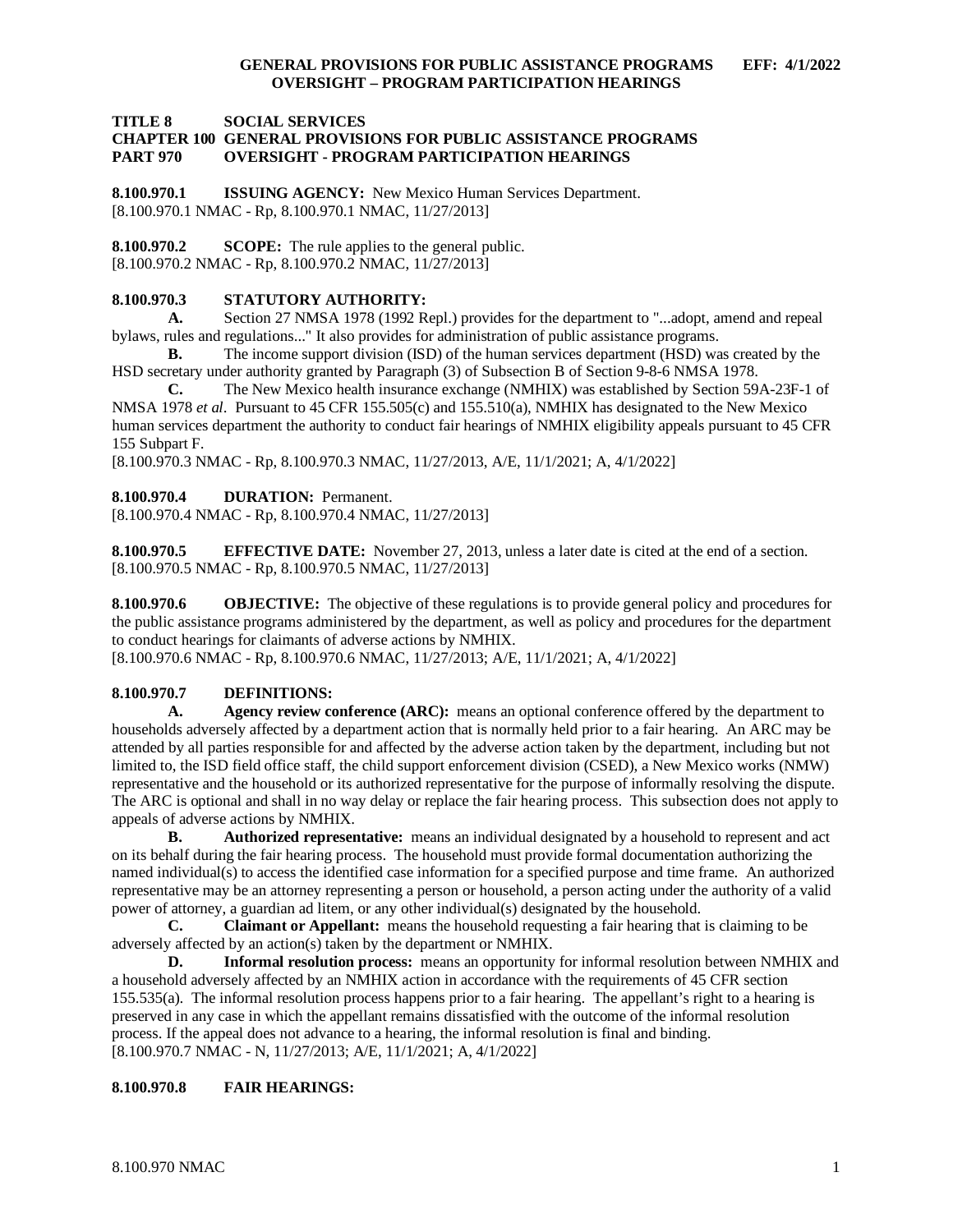**A.** A household aggrieved by an adverse action taken by the department or NMHIX that affects the participation of the household in a department administered public assistance program or in the New Mexico health insurance exchange, if applicable, may appeal the department's or NMHIX's decision by requesting a fair hearing in accordance with federal and state laws and regulations.

**(1)** Medicaid recipients wanting to request a fair hearing due to termination, modification, reduction or suspension of services must do so in accordance with any applicable federal and state laws and regulations, including 8.200.430.12 NMAC and 8.352 NMAC, et seq.

**(2)** Fair hearings related to adverse actions by NMHIX shall be held in accordance with any applicable federal and state laws and regulations, including those set forth in 45 CFR 155 Subpart F.

**B.** A household may designate an authorized representative to request a hearing on its behalf and to represent them during the fair hearing process. The claimant or their authorized representative must complete a request for access to a case record each time they wish to have access to the record outside what is provided to the claimant in the summary of evidence (SOE). If the claimant wishes to have their authorized representative review the record in their absence, the claimant must provide formal documentation authorizing the named individual(s) to access the identified case information for a specified purpose and time frame.

**C. Hearing rights:** Each household has the right to request a fair hearing and:

- **(1)** to be advised of the nature and availability of a fair hearing and an ARC, if applicable;
- **(2)** to be represented by counsel or other authorized representative of the claimant's choice;

**(3)** to receive reasonable assistance in completing procedures necessary to request a fair

hearing; and

**(4)** to receive a copy of the SOE and any document contained in the claimant's case record in order to prepare for the fair hearing in accordance with Subsection B of 8.100.970.8 NMAC; the department shall forward the SOE and any other document(s) submitted to the fair hearings bureau for admission into the fair hearing record to the claimant's authorized representative once the department or NMHIX becomes aware that an authorized representative has been designated by the claimant;

**(5)** to have a fair hearing that safeguards the claimant's opportunity to present a case;

**(6)** where applicable/for non-NMHIX matters, to elect to continue to receive the current level of benefit, provided the request for hearing is received by the department before the close of business of the 13th day immediately following the date of the notice of adverse action; a claimant that elects to continue to receive the same level of benefit pending the fair hearing decision shall be informed that a hearing decision in favor of the department may result in an overpayment of benefits and a requirement that the household repay the benefits; a claimant may waive a continuation of benefits pending the outcome of the fair hearing;

**(7)** in matters involving NMHIX, to be considered eligible while an appeal is pending, in accordance with the provisions of 45 CFR section 155.525;

**(8)** to have prompt notice and implementation of the final fair hearing decision; and

**(9)** to be advised that judicial review may be invoked to the extent such review is available under state or federal law; and

**(10)** in matters involving NMHIX, to be advised that a second-tier appeal to the United States department of health and human services is available.

**D.** The department and NMHIX will neither provide representation for, nor pay for any costs incurred by a claimant or the authorized representative in preparation for, or attendance at an ARC, fair hearings or judicial appeals.

# **E. Notice of rights:**

**(1)** At the time of application for assistance, the department shall inform each applicant of the applicant's right to request a fair hearing if the applicant disagrees with an action taken by the department. In matters involving NMHIX, NMHIX shall provide notice of appeal rights and appeal procedures, including the right to request a fair hearing, at the time that the applicant submits an application and the notice of eligibility determination is sent under 45 CFR section  $155.310(g)$ ,  $155.330(e)(1)(ii)$ ,  $155.335(h)(1)(ii)$ , and  $155.610(i)$ . The applicant may choose to receive the notice by mail or in electronic format.

**(2)** The notice shall inform the applicant of the procedure by which a fair hearing may be requested and that the claimant's case may be presented by the claimant or an authorized representative.

**(3)** The department shall remind the household of its right to request a fair hearing any time the household expresses disagreement with an action taken on its case by the department.

**(4)** Each county office shall post a notice of the right to request a fair hearing and an ARC, and a copy shall be given, upon request, to any person that has requested a hearing.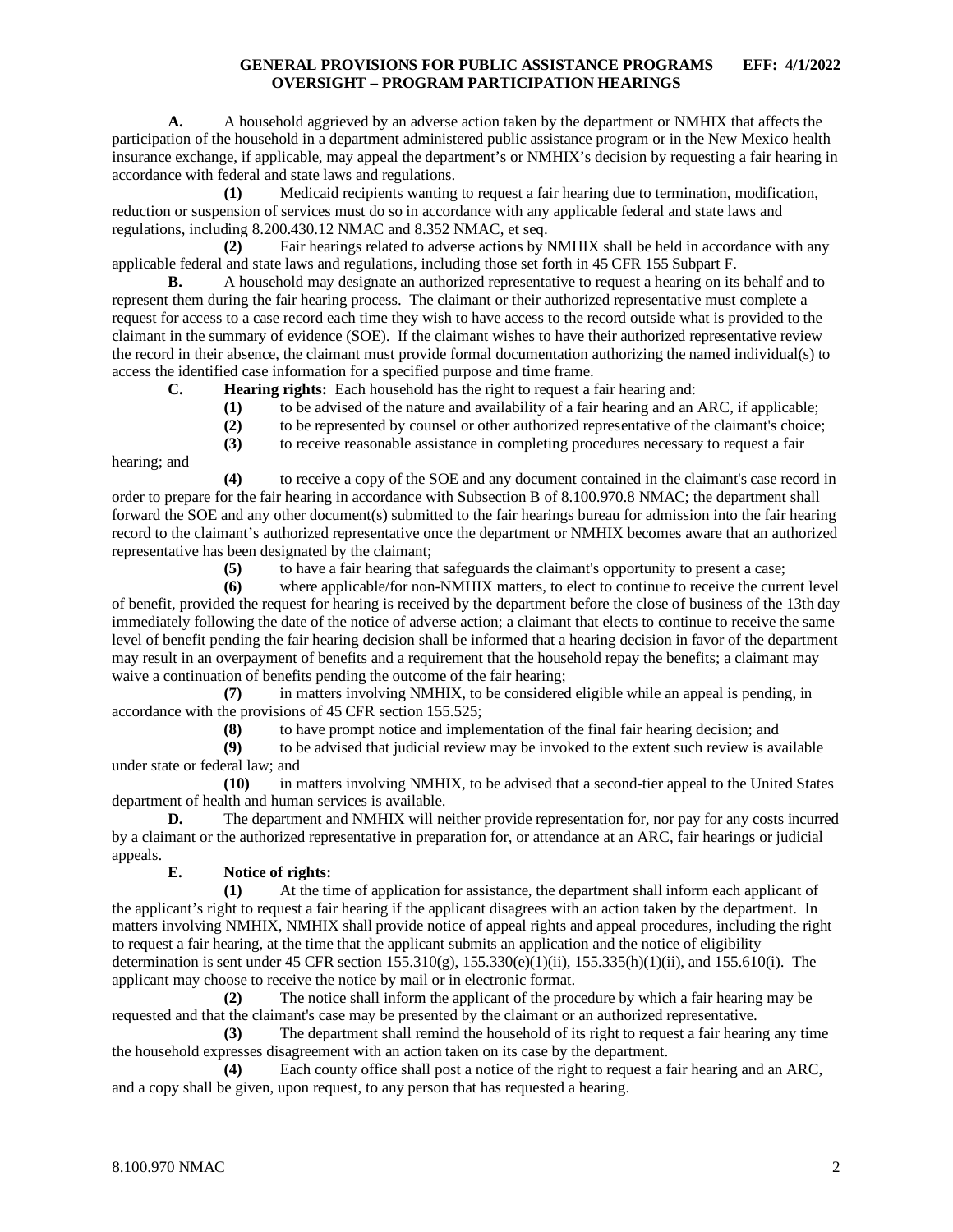**(5)** Each notice provided to a claimant pursuant to this section shall include a statement that free legal assistance, by an individual or organization outside of the department, may be available to assist with the fair hearing process.

**(6)** A claimant may request special accommodations for a disability or a language or speech interpreter be available during an informal resolution process, a fair hearing or ARC. An interpreter or special accommodations shall be provided by the department or NMHIX, as applicable, at no cost to the claimant. A request for a language interpreter, a speech interpreter or other disability accommodation must be made within 10 days of the date of the fair hearing. If an interpreter or disability accommodations are not requested timely, the claimant can request postponement of the hearing in accordance with Subsection B of 8.100.970.10 NMAC.

**F. Special provisions pertaining to mass changes:** Special provisions apply in situations involving mass changes. These provisions are contained at 8.100.180.12 and 15 NMAC, 8.139.120.13 NMAC, 8.139.500.8 and 9 NMAC, 8.106.630.10 and 11 NMAC, 8.102.501.9 NMAC and 8.102.630.10 NMAC.

**G. Continuing benefit for cash assistance:** If a claimant who is a cash assistance recipient requests a fair hearing before the close of business of the 13th day immediately following the date of the notice of adverse action, the claimant may elect to waive or continue receiving the same amount of cash assistance and services issued immediately prior to the notice of adverse action until a final decision is issued. If there is no indication that the claimant has waived a continuation of benefits, the department will assume a continuation of benefits is desired. The household is required to comply with the reporting and renewal provisions at 8.102.120 NMAC and 8.106.120 NMAC. Cash assistance recipients are to continue compliance with the NMW compliance requirements at 8.102.460 NMAC.

**H. Continuing SNAP benefits:** If a claimant who is a SNAP recipient requests a fair hearing before the close of business of the 13th day immediately following the date of the notice of adverse action, the claimant may elect to waive or continue receiving the same amount of SNAP benefits issued immediately prior to the adverse action until a final decision is issued. If there is no indication that the claimant has waived a continuation of benefits, the department will assume a continuation of benefits is desired. The claimant is required to comply with the reporting and renewal provisions at 8.139.120 NMAC.

**I. Continuing eligibility for a medical assistance program:** If a claimant who is a recipient of a medical assistance program requests a fair hearing before the close of business of the 13th day immediately following the date of the notice of adverse action, the claimant may elect to waive or continue receiving the same medical assistance benefit issued immediately prior to the adverse action until a final decision is issued. If there is no indication that the claimant has waived a continuation of benefits, the department will assume a continuation of benefits is desired. If the hearing is regarding the termination, modification, reduction or suspension of medical assistance program services, a continuation of services is governed by all applicable federal and state laws and regulations, including 8.352 NMAC, et seq.

**J. Continuing eligibility in cases involving NMHIX:** In matters involving NMHIX, eligibility pending appeal is governed by the provisions of 45 CFR section 155.525. [8.100.970.8 NMAC - Rp, 8.100.970.8 NMAC, 11/27/2013; A/E, 11/1/2021; A, 4/1/2022]

### <span id="page-3-0"></span>**8.100.970.9 THE HEARING PROCESS:**

### **A. Initiation of the hearing process:**

**(1)** A request for a fair hearing can be made by the claimant or an authorized representative orally or in writing.

**(2)** If a claimant requests a fair hearing orally, the department shall take such actions as are necessary to initiate the fair hearing process.

**(3)** The fair hearings bureau shall promptly send written acknowledgement to the claimant and the authorized representative upon its receipt of a written or oral hearing request.

**B. Time limits:**

**(1)** A household or its authorized representative shall request a fair hearing no later than close of business on the 90th day following the date of the notice of adverse action. If the 90th day falls on a weekend, holiday or other day the department is closed, a request received the next business day will be considered timely.

**(2)** The department shall assure that the fair hearing is conducted, a fair hearing decision is reached and the claimant and the authorized representative are notified of the decision within the specified program time limit set forth below, except in instances where the time limit may be extended pursuant to Subsection B of 8.100.970.10 NMAC or Subsection G of 8.100.970.12 NMAC.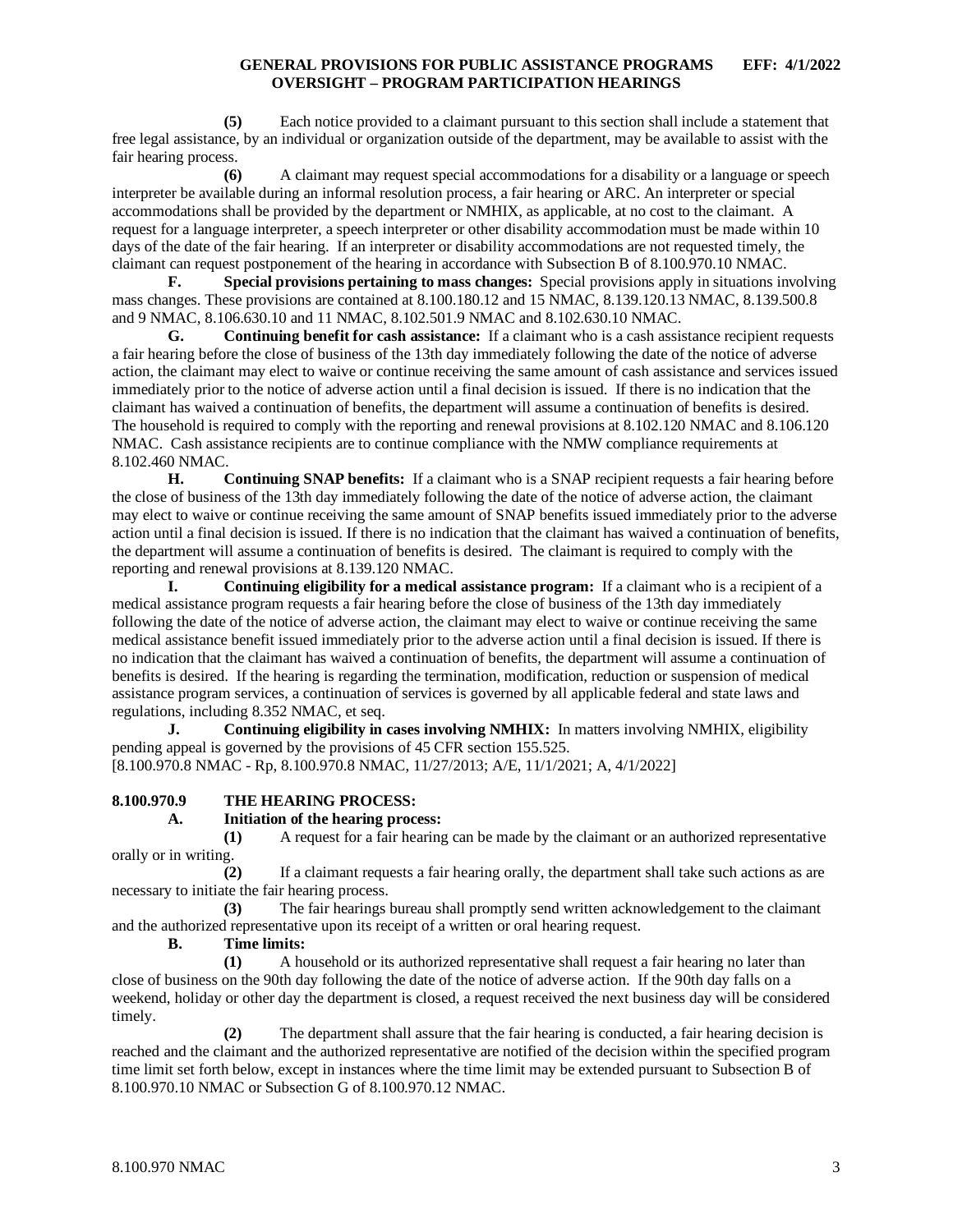**(a) SNAP program:** The final fair hearing decision shall be issued to the claimant and the authorized representative within 60 days from the date the department receives the hearing request unless extended pursuant to Subsection B of 8.100.970.10 NMAC or Subsection G of 8.100.970.12 NMAC.

**(b) Cash assistance programs:** The final fair hearing decision shall be issued to the claimant and the authorized representative within 90 days from the date that the department receives the hearing request unless extended pursuant to Subsection B of 8.100.970.10 NMAC or Subsection G of 8.100.970.12 NMAC.

**(c) LIHEAP:** The final fair hearing decision shall be issued to the claimant and the authorized representative within 60 days from the date that the department receives the hearing request unless extended pursuant to Subsection B of 8.100.970.10 NMAC or Subsection G of 8.100.970.12 NMAC.

**(d) Medical assistance programs:** The final fair hearing decision shall be issued to the claimant and the authorized representative within 90 days from the date that the department receives the hearing request unless extended pursuant to Subsection B of 8.100.970.10 NMAC or Subsection G of 8.100.970.12 NMAC. Fair hearing decisions regarding the termination, modification, reduction or suspension of services is governed by all applicable federal and state laws and regulations, including 8.352 NMAC, et seq.

**(e) NMHIX matters:** The final fair hearing decision shall be issued to the claimant and the authorized representative within 90 days from the date of the appeal request. Fair hearing decisions regarding adverse actions by NMHIX are governed by all applicable federal and state laws and regulations, including 45 CFR 155 Subpart F. In the case of an appeal request submitted under 45 CFR 155.540 that the department determines meets the criteria for an expedited appeal, the department must issue the fair hearing decision notice as expeditiously as reasonably possible.

**C. Jurisdiction of the fair hearings bureau:**

**(1)** An applicant for, or recipient of, a department administered public assistance program may request a fair hearing, and the department's fair hearings bureau shall have jurisdiction over the matter, if: **(a)** an application for benefits or services is denied in whole or in part, or not

processed timely;

including:

**(b)** assistance or services are reduced, modified, terminated, suspended or not provided, or the form of payment is changed;

**(c)** a good cause request for not participating in the work program or CSED is denied in whole or in part;

**(d)** the department refuses or fails to approve a work program participation plan, or the supportive services related to it, that have been developed by a participant; or

**(e)** the claimant is aggrieved by any other action affecting benefit level or participation in an assistance program administered by HSD.

**(2)** An applicant for, or enrollee in, health insurance coverage or insurance affordability programs through the New Mexico health insurance exchange may request a fair hearing, and the department's fair hearings bureau shall have jurisdiction over the matter, if the applicant or enrollee is appealing:

**(a)** An eligibility determination made in accordance with 45 CFR Subpart D,

**(i)** an initial determination of eligibility, including the amount of advance payments of the premium tax credit and level of cost-sharing reductions, made in accordance with the standards in 45 CFR section 155.305(a) through (h); and

**(ii)** a redetermination of eligibility, including the amount of advance payments of the premium tax credit and level of cost-sharing reductions, made in accordance with 45 CFR section 155.330 and 155.335;

**(iii)** a determination of eligibility for an enrollment period, made in accordance with 45 CFR section 155.305(b); and

**(b)** A failure by NMHIX to provide timely notice of an eligibility determination in accordance with 45 CFR section  $155.310(g)$ , 45 CFR section  $155.330(e)(1)(ii)$ , 45 CFR section  $155.335(h)(1)(ii)$ , or 45 CFR section 155.610(i).

**(3)** Fair hearing requests submitted to the local county office shall be immediately forwarded to the fair hearings bureau for scheduling. The fair hearings bureau shall promptly inform the applicable local county office upon its receipt of a written or oral fair hearing request submitted directly to the fair hearings bureau to ensure timely scheduling of an ARC.

**D. Denial or dismissal of request for hearing:** The fair hearings bureau shall deny or dismiss, as applicable, a request for a fair hearing when: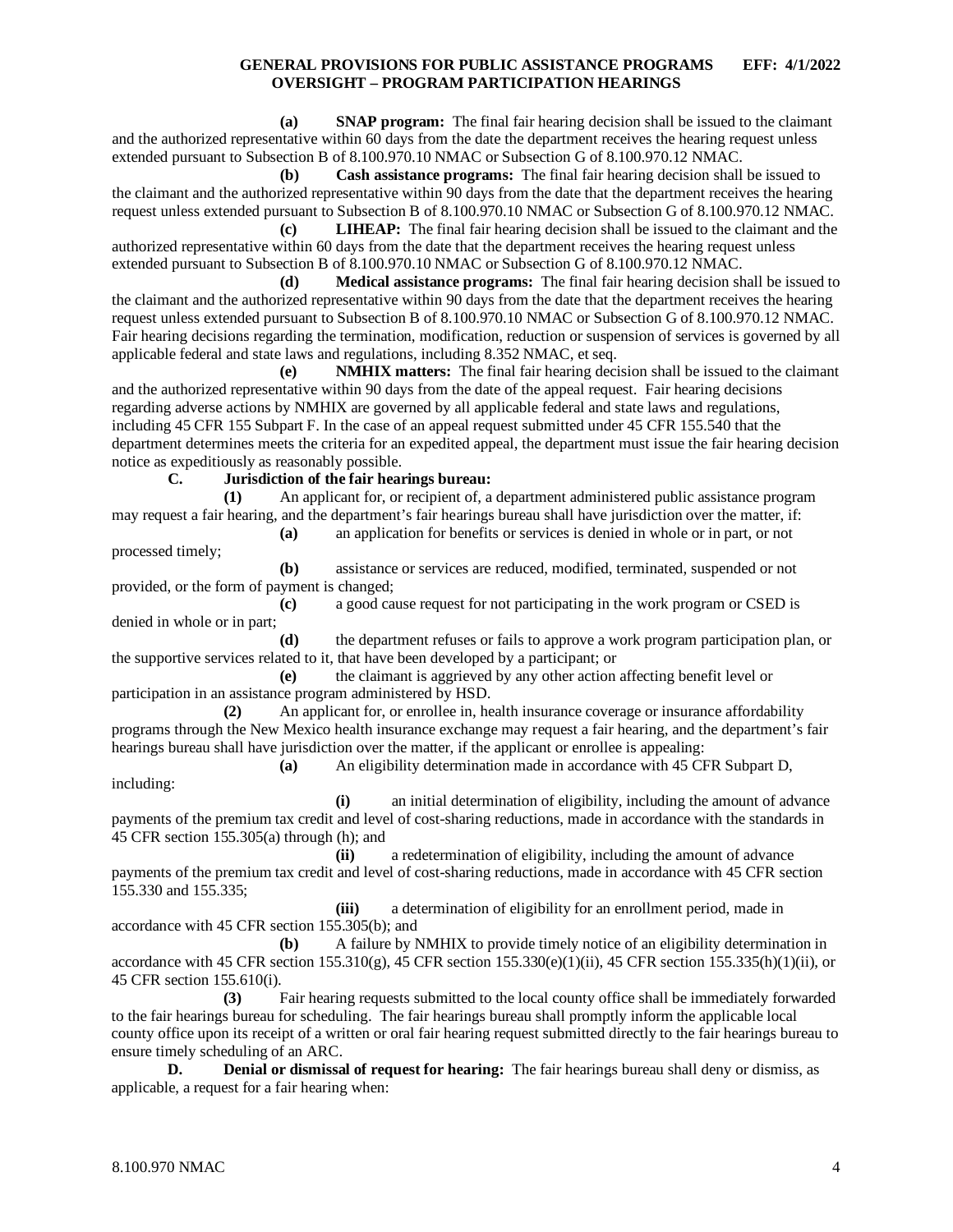**(1)** the request is not received by the close of business on the 90th day following the date of the notice of adverse action; in instances where the fair hearings bureau schedules a hearing prior to becoming aware of the lateness of the fair hearing request, the fair hearings bureau shall, upon learning of the late request, promptly dismiss the matter and provide notice thereof to all parties;

**(2)** the request for a fair hearing is withdrawn or canceled, either orally or in writing, by the claimant or claimant's authorized representative; if withdrawn orally, the claimant and the authorized representative shall be provided written verification of the withdrawal and given 10 calendar days from the date of the notification to request reinstatement of the hearing;

**(3)** the sole issue presented concerns a federal or state law requiring an adjustment of assistance for all or certain classes of clients, including but not necessarily limited to a reduction, suspension or cancellation of benefits, unless the reason for the hearing request involves alleged error in the computation of benefits (e.g. mass changes);

- **(4)** the claimant fails to appear, without good cause, at a scheduled fair hearing;
- **(5)** the same issue has already been appealed and a hearing decision made;

**(6**) there is no adverse action or delay of benefits or services for which a fair hearing may be requested; or

**(7)** the issue is one that the fair hearings bureau does not have jurisdiction as provided by federal or state laws and regulations.

**(8)** Requests for fair hearings for medical assistance cases involving the termination, modification, reduction or suspension of services are governed by all applicable federal and state laws and regulations, including 8.352 NMAC, et seq.

- **(9)** In matters involving NMHIX, an appeal will be dismissed if the appellant:
	- **(a)** withdraws the appeal request in writing or orally;
	- **(b)** fails to appear at a scheduled hearing without good cause;
	- **(c)** fails to submit a valid appeal request as specified in section 155.520(a)(4); or
	- **(d)** dies while the appeal is pending, except if the executor, administrator, or other
- duly authorized representative of the estate requests to continue the appeal.

#### **E. Good cause for failing to appear:**

**(1)** If the claimant or the claimant's authorized representative fails to appear for a fair hearing at the scheduled time and place, the claimant's appeal will be considered abandoned and the fair hearings bureau shall dismiss the matter, unless the claimant or authorized representative presents good cause. A claimant or authorized representative may present good cause for failing to appear to the scheduled fair hearing at any time no later than close of business on the 10th calendar day immediately following the scheduled hearing date. If the 10th calendar day falls on a weekend, holiday or other day that the department is closed, a request received the next business day will be considered timely. If good cause is submitted timely and permitted, the fair hearings bureau shall reschedule the hearing or, where appropriate, reinstate a matter previously dismissed.

**(2)** If the department fails to appear due to circumstances beyond its control, the department may present good cause within 10 calendar days after the scheduled hearing. If good cause is submitted timely and permitted, the fair hearings bureau shall reschedule the fair hearing.

**(3)** Good cause includes, but is not limited to, a death in the family, disabling personal illness, or other significant emergencies. At the discretion of the hearing officer, other exceptional circumstances may be considered good cause.

[8.100.970.9 NMAC - Rp, 8.100.970.9 NMAC, 11/27/2013; A/E, 11/1/2021; A, 4/1/2022]

# <span id="page-5-0"></span>**8.100.970.10 PRE-HEARING PROCEDURE**

**A. Notice of hearing:** Unless the claimant or authorized representative requests an expedited scheduling of a fair hearing, the fair hearings bureau shall provide written notice of the scheduling of a fair hearing to all parties not less than 10 calendar days prior to date of the fair hearing, or not less than 15 calendar days prior to the date of the fair hearing if the hearing involves an adverse action by the New Mexico health insurance exchange (NMHIX). The notice of hearing shall include:

- **(1)** the date, time and place of the hearing;
- **(2)** the name, address and phone number of the hearing officer;

**(3**) information regarding the fair hearing process and the procedures to be followed by the

respective parties;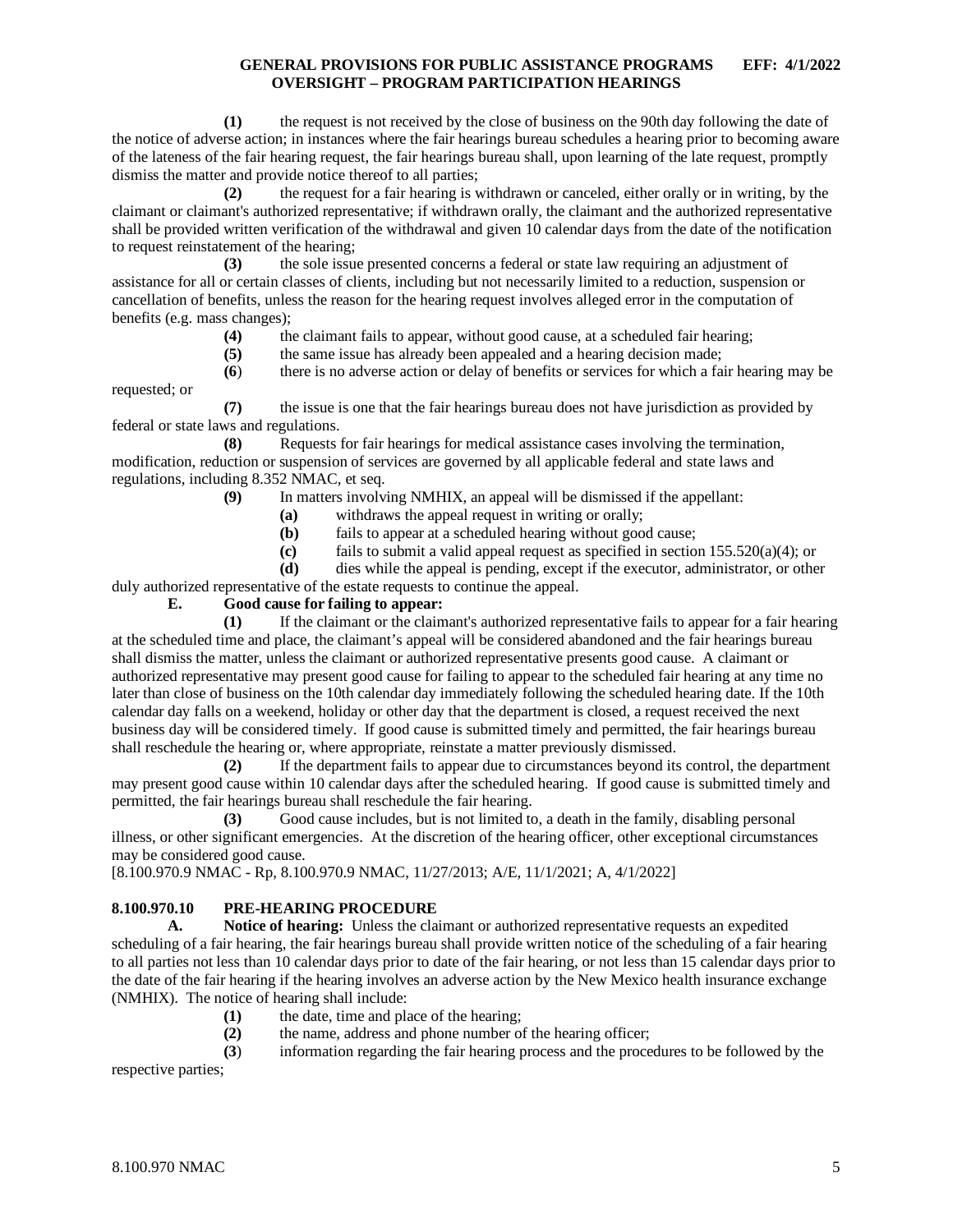**(4)** the right of the claimant and the authorized representative to receive a copy of the SOE and any document, not specifically prohibited by federal and state law and regulation, contained in the claimant's case record in order to prepare for the fair hearing in accordance with Subsection B of 8.100.970.8 NMAC;

**(5)** notice that the appeal will be dismissed if the claimant or the authorized representative fails to appear without good cause;

**(6)** information about resources in the community that may provide free legal assistance with the fair hearing process; and

**(7)** notice that the department will not pay for any costs of the claimant or authorized representative, including legal counsel, that are incurred in the preparation for, or attendance at, an ARC, fair hearing or judicial appeal.

**B. Postponement:** A claimant or authorized representative is entitled to, and the fair hearings bureau shall grant, at least one postponement of a scheduled fair hearing. The department may request and be approved for one postponement at the discretion of the fair hearings bureau due to the unavailability of any department witness to appear at the scheduled fair hearing. Requests for more than one postponement are considered at the discretion of the fair hearings bureau, on a case-by-case basis. A request for postponement must be submitted not less than one business day prior to the scheduled fair hearing, unless otherwise allowed by the fair hearings bureau, and is subject to the following limitations:

**(1) SNAP and LIHEAP cases:** A postponement may not exceed 30 days and the time limit for action on the decision is extended for as many days as the fair hearing is postponed.

**(2) Cash assistance cases:** The fair hearing may be postponed, but must be rescheduled to assure a final decision is made no more than 90 days from the date of the request for fair hearing.

**(3) Medical assistance cases:** The fair hearing may be postponed, but must be rescheduled to assure a final decision is made no more than 90 days from the date of the request for fair hearing. Fair hearings for medical assistance cases involving the termination, modification, reduction or suspension of services are governed by all applicable federal and state laws and regulations, including 8.352 NMAC, et seq.

**(4) NMHIX cases:** The fair hearing may be postponed but must be rescheduled to assure a final decision is made not more than 90 days from the date of the appeal request.

**(5)** The fair hearings bureau shall issue notice of the rescheduling of a postponed fair hearing not less than 10 calendar days before the rescheduled date, unless oral agreements are obtained from all parties to reschedule the fair hearing with less notice in an effort to meet the required timeframes. Documentation of the oral agreement shall be maintained in the fair hearing record.

### **C. Expedited hearing:**

**(1) SNAP cases:** Hearing requests from SNAP households, such as migrant farm workers that plan to move out of the state before the hearing decision would normally be made should be scheduled on an expedited basis.

**(2) NMHIX cases:** an appellant may request an expedited appeals process where there is an immediate need for health services because a standard appeal could jeopardize the appellant's life, health, or ability to attain, maintain, or regain maximum function. If the request for an expedited appeal is denied, the appeal request must be handled under the standard process and the appellant must be promptly informed of the denial, through electronic or oral notification, if possible. If notification is oral, the appeals entity must follow up with the appellant by written notice. Written notice of the denial must include:

**(a)** the reason for the denial;<br>**(b)** an explanation that the ap

an explanation that the appeal request will be transferred to the standard process;

and

**(c)** an explanation of the appellant's rights under the standard process.

**D. Group hearings:** A hearing officer may respond to a series of individual requests for hearings by conducting a single group hearing. Group hearing procedures apply only to cases in which individual issues of fact are not disputed and where related issues of state or federal law, regulation or policy are the sole issues being raised. In all group hearings, the regulations governing individual hearings are followed. Each individual claimant is permitted to present the claimant's own case or to be represented by an authorized representative. If a group hearing is scheduled, any individual claimant may withdraw from the group hearing and request an individual hearing. The confidentiality of client records is to be maintained in accordance with federal and state laws and regulations.

**E. Agency review conference (ARC):** Except in matters involving NMHIX, the department and the claimant are encouraged to meet for an ARC before the scheduled fair hearing to discuss the department's action(s) that the claimant has appealed. The ARC is optional and does not delay or replace the fair hearing process. An ARC will be held within 10 calendar days from the date of the fair hearing request. If the claimant submits a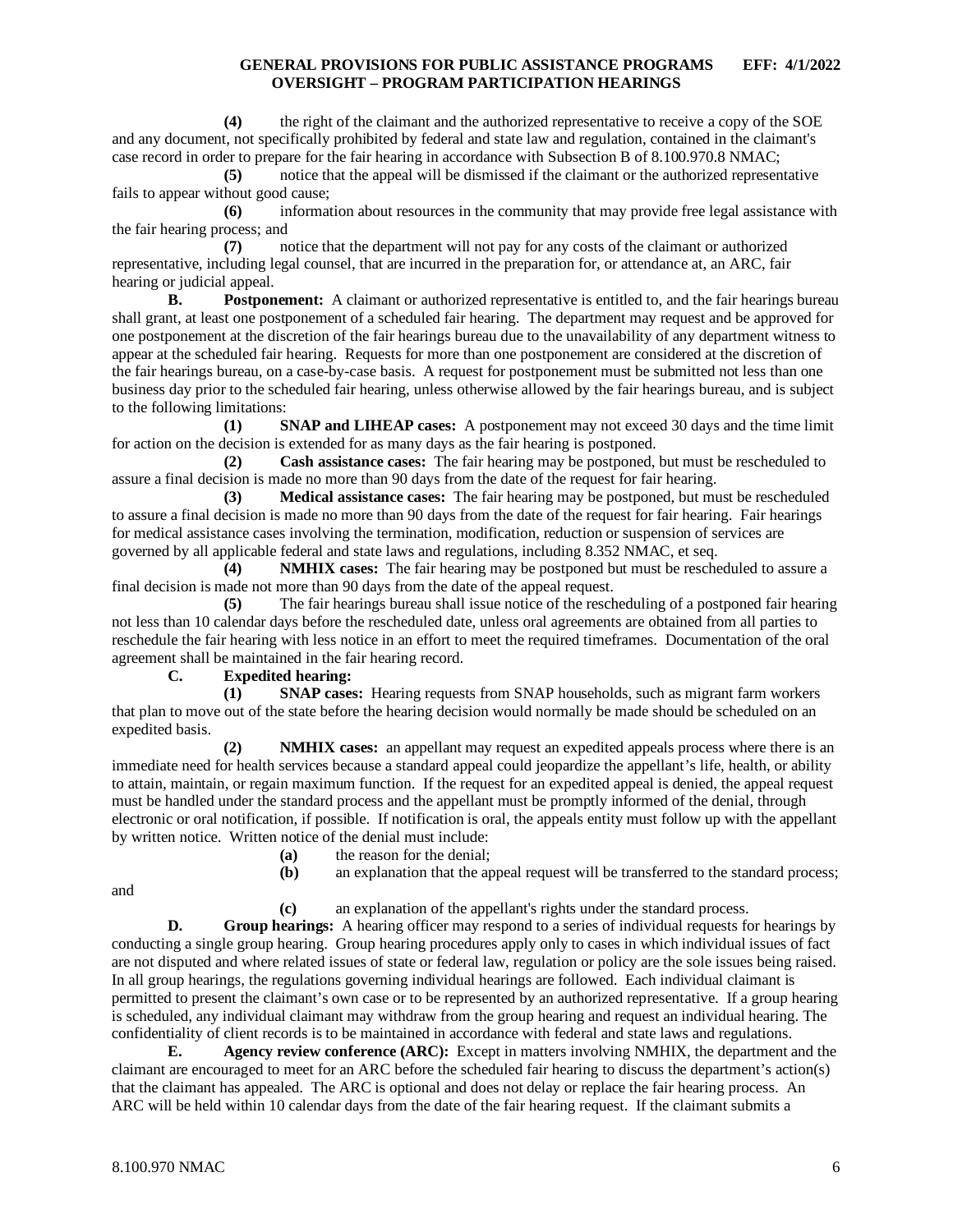hearing request to the field office, in person or by telephone, the ARC may, at the claimant's option, be conducted at that time. An appeal may not be dismissed by the department for failure of the claimant or authorized representative to appear at a scheduled ARC.

**(1)** The department shall send a written notice of the scheduled ARC to the claimant and authorized representative. The claimant may choose to receive the notice by mail or in electronic format.

**(2)** An ARC may be attended by all parties responsible for and affected by the adverse action taken by the department, including but not limited to, the ISD field office staff, the CSED, a NMW representative and the claimant or its authorized representative.

**(3)** The purpose of the ARC is to informally review the adverse action taken by the department and to determine whether the dispute can be resolved in accordance with federal and state law and regulation. The ARC is optional and shall in no way delay or replace the fair hearing process, unless the outcome of the ARC is the claimant withdrawing the fair hearing request.

**(4)** For cases in which the household appeals a denial of expedited SNAP service, the ARC shall be scheduled within two business days, unless the household requests that it be scheduled at a later date or does not wish to have an ARC.

**(5)** A household may request an ARC in order to discuss an adverse action taken by the department against the household, regardless of whether or not a fair hearing is requested.

**F. Summary of evidence (SOE):** An SOE shall be prepared by the department or NMHIX, if applicable, and submitted to the fair hearings bureau and the claimant and authorized representative no less than 10 calendar days prior to the date of the fair hearing. Failure to provide the SOE within the prescribed timeframe may result in its exclusion or a postponement or continuance of the hearing at the discretion of the hearing officer pursuant to Subsection B of 8.100.970.10 NMAC and Subsection D of 8.100.970.12 NMAC. Unless the hearing request is withdrawn by the claimant or authorized representative, an SOE shall be prepared and submitted in accordance with this paragraph, regardless of the results of an ARC. The SOE shall contain at least the following information:

**(1)** identifying information, including but not limited to, claimant's name, at least the last four digits of the claimant's social security number, the claimant's individual identification number, case identification number or reference identification number, the claimant's last known address, and the type of assistance involved, if applicable;

**(2)** the issue(s) on appeal that outlines the adverse action taken by the department against the household;

**(3)** documentation in support of the department's adverse action, including any facts, information and department findings related to the fair hearing issue(s);

**(4)** applicable federal and state laws and regulations, internal department policy documents, and any additional supportive legal documentation; and

**(5)** results of the ARC, if completed at the time of submission of the SOE.

**G. Availability of information:** The department staff shall:

**(1)** allow the claimant and the authorized representative to examine the case record and provide the claimant and the authorized representative a copy of the SOE and any document, not specifically prohibited by federal and state laws and regulations, contained in the claimant's case record in order to prepare for the fair hearing in accordance with Subsection B of 8.100.970.8 NMAC; and

**(2)** provide accommodations for a disability or a language or speech interpreter in accordance with Paragraph (6) of Subsection E of 8.100.970.8 NMAC and 45 CFR section 155.505(f), as applicable. [8.100.970.10 NMAC - Rp, 8.100.970.10 NMAC, 11/27/2013; A/E, 11/1/2021; A, 4/1/2022]

# <span id="page-7-0"></span>**8.100.970.11 HEARING STANDARDS**

**A. Rights during the fair hearing:** The claimant or authorized representative shall be given an opportunity to:

**(1)** examine the SOE and case record prior to, and during, the hearing in accordance with Subsection B of 8.100.970.8 NMAC;

- **(2)** present his or her case or have it presented by an authorized representative;
- **(3)** introduce witnesses;
- (4) establish all pertinent facts and circumstances;<br>(5) advance any arguments without undue interfere
- **(5)** advance any arguments without undue interference; and

**(6)** question or refute any testimony or evidence, including an opportunity to confront and cross-examine the department's witnesses.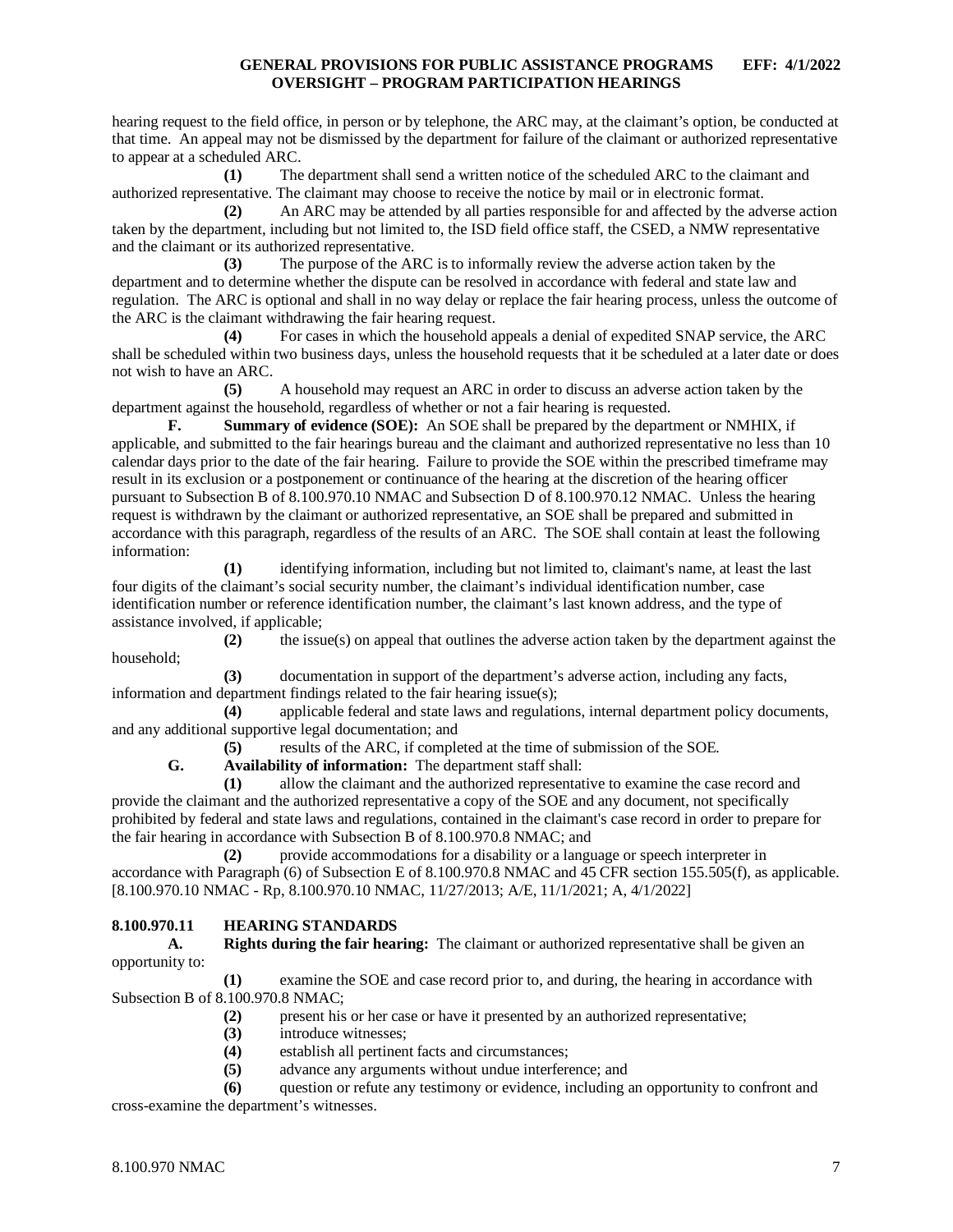**B. Hearing officer:** Fair hearings are conducted by an impartial official who:

**(1)** does not have any personal stake or involvement in the case;

**(2)** was not directly involved in the initial determination of the action which is being

contested;

**(3)** was not the immediate supervisor of the worker who took the action that is being contested and, in hearings involving adverse actions by NMHIX, has not been directly involved in the eligibility determination or any prior appeal decisions in the same matter;

**(4)** may not discuss the merits of any pending fair hearing with anyone outside the fair hearings bureau, unless all parties or their authorized representatives are present.

**C. Disqualification and withdrawal:** If the appointed hearing officer had any involvement with the department action(s) being appealed, including giving advice or consulting on the issue(s) presented, or is related in any relevant degree to the claimant, the claimant's authorized representative, or ISD worker that took the action being appealed, the appointed hearing officer shall be disqualified as the hearing officer for that case. In addition, an appointed hearing officer shall, prior to the date of the fair hearing, withdraw from participation in any proceedings that the hearing officer determines that he cannot afford a fair and impartial hearing or where allegations of bias have arisen and have not been resolved prior to the deadline for a fair hearing decision to be issued pursuant to Paragraph (2) of Subsection B of 8.100.970.9 NMAC.

**D. Authority and duties of the hearing officer:** The authority and duties of the hearing officer are to:

- (1) explain how the fair hearing will be conducted to participants at the start of the hearing;<br>(2) administer oaths and affirmations;
- **(2)** administer oaths and affirmations;
- **(3)** insure that all relevant issues are considered during the fair hearing;

**(4)** request, receive and make part of the fair hearing record all evidence necessary to decide the issues being raised;

**(5)** regulate the content, conduct and the course of the hearing to ensure an orderly hearing; if a claimant, the claimant's authorized representative, any witness or other participant in the fair hearing refuses to cooperate or comply with rulings on the procedures and issues as determined by the hearing officer, or acts in such a manner that an orderly fair hearing is not possible, the hearing officer may take appropriate measures to ensure that order is fully restored so that the claimant's opportunity to fairly present his or her case is safeguarded; such measures shall include, but not be limited to, excluding or otherwise limiting the presentation of irrelevant evidence, or terminating the fair hearing and making the recommendation based on the record that has been made up to the point that the fair hearing was terminated;

**(6)** limit cross-examination that is repetitive or harassing;<br>(7) request, if appropriate, and except in matters involving

**(7)** request, if appropriate, and except in matters involving NMHIX, an independent medical assessment or professional evaluation from a source mutually satisfactory to the claimant and the department; and

**(8)** provide a fair hearing record and report and recommendation for review and final decision by the appropriate division director; and

**(9)** in matters involving adverse action by NMHIX, provide a written final decision.

**E. Appointment of hearing officer:** A hearing officer is appointed by the fair hearings bureau upon receipt of the request for hearing.

**F. Process:** Formal rules of evidence and civil procedure do not apply to the fair hearing process. All relevant evidence is admissible, subject to the hearing officer's authority to limit evidence that is repetitive or unduly cumulative. Evidence that is not available to the claimant may not be presented to the hearing officer or used in making the final fair hearing decision, unless the unavailability of evidence was in accordance with federal and state laws and regulations.<br>(1)

**(1) Confidentiality:** The confidentiality of client records is to be maintained in accordance with federal and state laws and regulations. Confidential information that is protected from release and other documents or records that the claimant will not otherwise have an opportunity to contest or challenge shall not be introduced at the fair hearing or affect the hearing officer's recommendation.

**(2) Administrative notice:** The hearing officer may take administrative notice of any matter for which judges of this state may take judicial notice.

**(3) Privilege:** The rules of privilege apply to the extent that they are requested and recognized in civil actions in New Mexico.

**(4) Medical issues:** In a case involving medical care or a medical condition, the claimant waives confidentiality and both parties shall have the right to examine any medical documents that are admitted into evidence.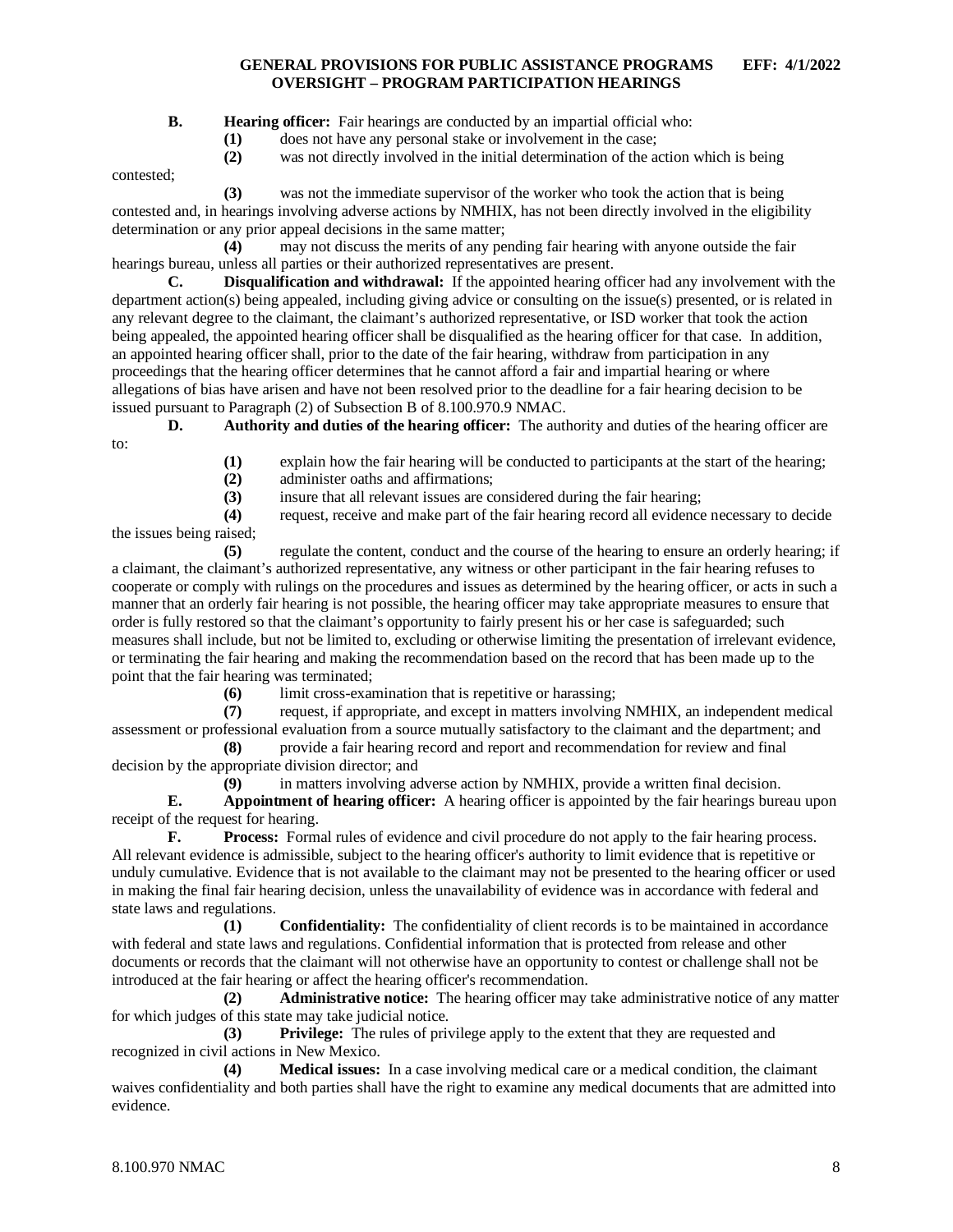**(5)** When the evidence presented at the fair hearing does not adequately address the relevant medical issues, additional medical information may be obtained at the discretion of the hearing officer. The additional medical information may include, but is not limited to, a medical evaluation or analysis obtained at the department's expense, from a source satisfactory to the claimant.

**G. Motions:** Motions shall be decided by the hearing officer without a hearing, unless permitted by the hearing officer upon written request of the department, the claimant or the authorized representative.

**H. Burden of proof:** The department has the burden of proving the basis for its action, proposed action or inaction by a preponderance of the evidence.

**I. Record of the fair hearing:** A record of each fair hearing shall be made by the hearing officer, in accordance with the following.

**(1)** The fair hearing proceedings, including testimony and exhibits, shall be recorded electronically.

**(2)** The hearing officer's electronic recording shall be the official transcript of the fair hearing, and shall be retained by the fair hearings bureau in accordance with all federal and state laws and regulations.

**(3)** The record of the fair hearing includes: the recorded fair hearing, including testimony and exhibits, any pleadings filed in the proceeding, any and all papers and requests filed in the proceeding, the report and recommendation of the hearing officer, except in matters involving NMHIX; and, the final fair hearing decision made by the division director, or the hearing officer in matters involving NMHIX. The fair hearing record will be maintained in the department's secure electronic data management system, but may be made available to the claimant or the authorized representative for copying and inspection at a reasonable time.

**(4)** If a final fair hearing decision is appealed, a written verbatim transcript of the fair hearing shall be prepared by the department and a copy of the transcript shall be provided to the claimant or authorized representative, free of charge.

[8.100.970.11 NMAC - Rp, 8.100.970.11 NMAC, 11/27/2013; A/E, 11/1/2021; A, 4/1/2022]

<span id="page-9-0"></span>**8.100.970.12 CONDUCTING THE FAIR HEARING:** A fair hearing is conducted in an orderly manner and in an informal atmosphere. The fair hearing is not open to the public. The fair hearing is conducted by telephone, unless the claimant or the authorized representative makes a special request for the fair hearing to be held in person and the request is justified by special circumstances, as determined by the hearing officer on a case-by-case basis. In cases involving NMHIX, the fair hearings shall also be conducted in accordance with 45 CFR 155.535(c)-(f).

**A. Opening the fair hearing:** The fair hearing is opened by the hearing officer who will explain the telephonic fair hearing procedures to all present at the fair hearing. The hearing officer will then explain their role in the proceedings, and that the final fair hearing decision on the issue(s) appealed will be made by the appropriate department division director after review of the hearing officer's report and recommendation, including the fair hearing record. On the record, the individuals present are asked to identify themselves, the order of testimony is explained, the oath is administered to all witnesses who will testify during the hearing, the issue is identified, and all pleadings, papers, and requests, including but not limited to, the SOE and any evidence being presented, will be identified and entered into the record with any objections handled in accordance with applicable federal and state laws and regulations.

**B. Order of testimony:** The order of testimony is as follows:

**(1) Presentation of the department's case:** The department or NMHIX will present its case and the evidence, including testimony and exhibits, in support of the adverse action taken against the household, and:

**(a)** the claimant or authorized representative may cross-examine the department

representative;

**(b)** the hearing officer may ask further clarifying questions; and

**(c)** if the department calls other witnesses, the order of examination of each witness

is as follows:

- **(i)** direct testimony by the witness(es);
- **(ii)** cross-examination by the claimant or the authorized representative; and

**(iii)** examination or further clarifying questions by the hearing officer or, if

requested, follow up questions from the department representative.

**(2) Presentation of the claimant's/appellant's case:** The claimant or the authorized representative will present its case and the evidence, including testimony and exhibits, in support of its position, and: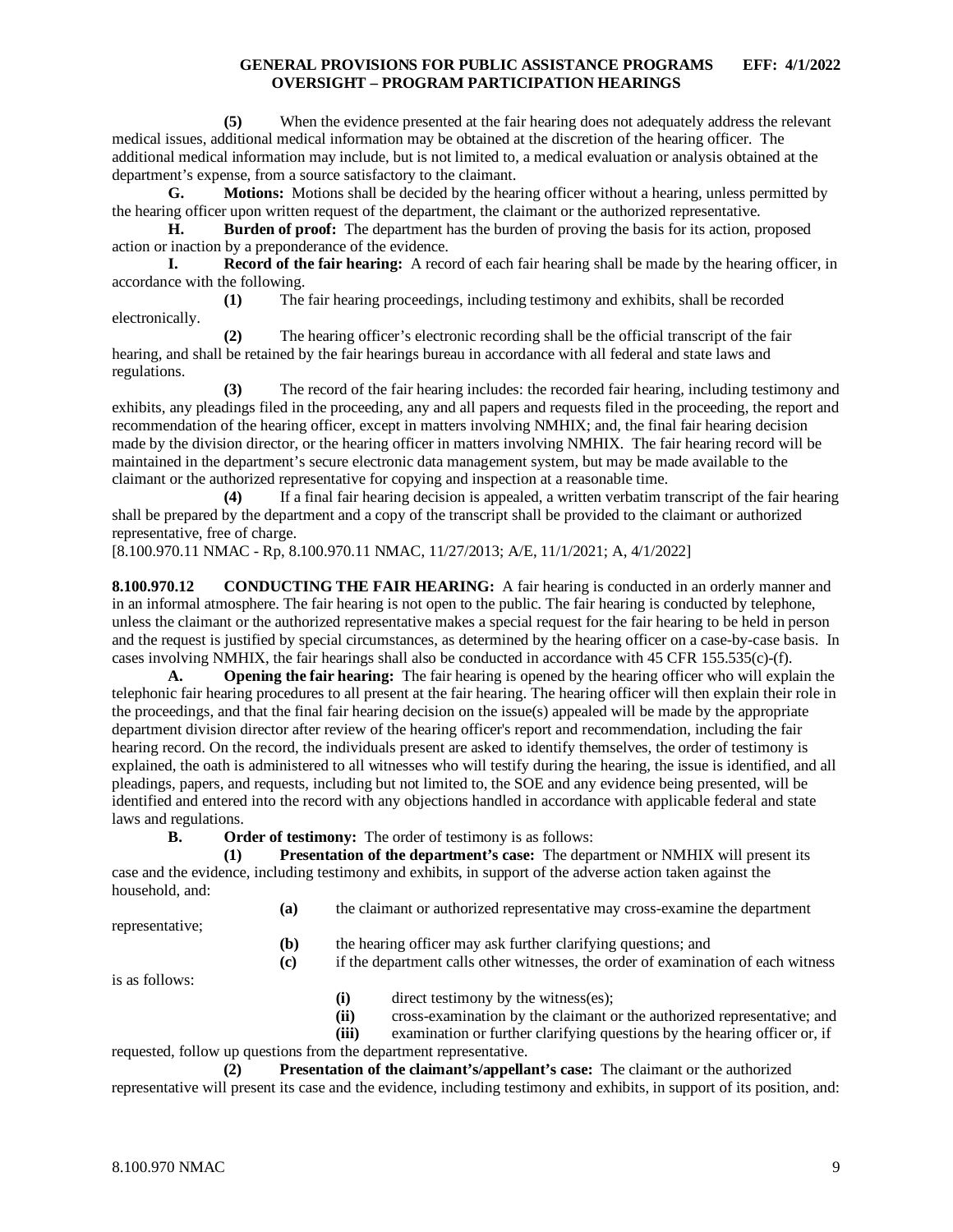**(a)** the department may cross-examine the claimant or the authorized

representative;

- **(b)** the hearing officer may ask further clarifying questions; and,
- **(c)** if the claimant calls other witnesses, the order of examination of each witness is

as follows:

**(i)** direct testimony by the witness(es);

**(ii)** cross-examination by the department representative; and

**(iii)** examination or further clarifying questions by the hearing officer or, if requested, follow up questions from the claimant or the authorized representative.

**(3)** The claimant may offer evidence on the points at issue without undue interference, may request proof or verification of evidence or statements submitted by the department or its witnesses, and may present evidence in rebuttal.

**(4)** The hearing officer may ask the parties to summarize and present closing arguments.

**C. Written closing argument:** If the claimant or the department is represented by legal counsel, the hearing officer may request that the closing argument be submitted in writing to the fair hearings bureau.

**D. Continuance:** The hearing officer may continue the hearing upon the request of either party, or on the hearing officer's own motion, for admission of additional testimony or evidence. A party seeking a continuance in order to obtain additional evidence must make a showing that the evidence was not available at the time of the hearing despite a reasonable attempt having been made to obtain it. The granting of a continuance is at the discretion of the hearing officer is subject to the same limitations set forth in Subsection B of 8.100.970.10 NMAC. The reason(s) for the continuance and if any oral agreements were reached in regards to the continuance shall be stated for the hearing record. The fair hearings bureau shall issue notice of the rescheduling of a continued fair hearing not less than 10 calendar days before the rescheduled date, unless oral agreements are obtained from all parties to reschedule the fair hearing with less notice in an effort to meet the required timeframes.

**E. Additional documentary evidence:** If the hearing officer requests additional documentary evidence based on testimony heard during the fair hearing, the hearing officer may close the fair hearing but keep the record open subject to production of the additional evidence being submitted by a party or parties.

**(1)** The hearing officer shall set a date and time for production of the requested evidence, not to exceed 10 calendar days; the party producing the additional evidence shall submit copies to the hearing officer and each party.

**(2)** Within 10 calendar days of its receipt of the additional evidence, the non-producing party may submit a written response to the hearing officer and each party that will become part of the fair hearing record; or, the hearing officer may continue the hearing until such a date and time that the non-producing party may respond to the additional evidence on the record.

**(3)** The hearing officer shall close the record at the close of business on the 10th calendar day following its receipt of the additional evidence.

**(4)** The hearing officer may only request additional evidence pursuant to this paragraph if it will not result in a violation of the limitations set forth in Subsection B of 8.100.970.10 NMAC.

**F. Re-opening a fair hearing:** The hearing officer, at the hearing officer's discretion, may re-open a fair hearing when the evidentiary record fails to address an issue that is relevant to resolution of a fair hearing request. The fair hearing can only be re-opened if the parties have agreed to an extension of the timeframes in accordance with Paragraph (2) of Subsection B of 8.100.970.9 NMAC and the limitations set forth in Subsection B of 8.100.970.10 NMAC. Written notice of the date, time and place of the re-opened fair hearing is sent to the parties, not less than 10 days before the date of the re-opened hearing, or not less than 15 days in matters involving NMHIX, unless oral agreements are obtained from all parties to reschedule the fair hearing with less notice in an effort to meet the required timeframes.

[8.100.970.12 NMAC - Rp, 8.100.970.12 NMAC, 11/27/2013; A/E, 11/1/2021; A, 4/1/2022]

<span id="page-10-0"></span>**8.100.970.13 FAIR HEARING DECISION:** The final fair hearing decision shall be made by the appropriate department division director after review of the fair hearing record and the hearing officer's report and recommendation.

**A. Hearing officer recommendation:** The hearing officer reviews the record of the fair hearing and all appropriate regulations, and evaluates the testimony and evidence admitted during the hearing. The hearing officer submits the complete record of the fair hearing, along with the hearing officer's report and recommendation, in a standard format to the appropriate division director(s) within 15 days of the hearing, or sooner, to ensure the timeframes set forth in Paragraph (2) of Subsection B of 8.100.970.9 NMAC are met.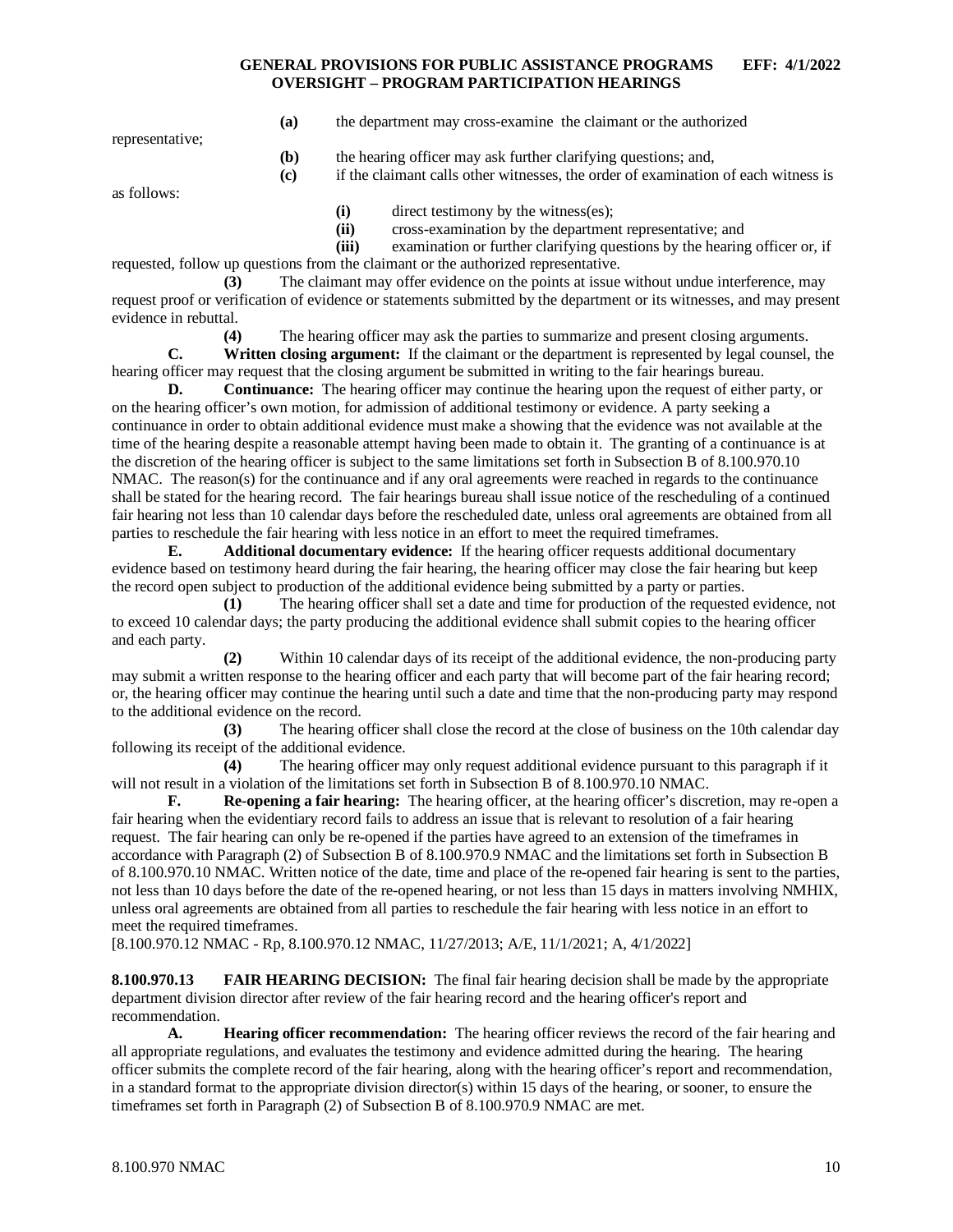**B. Content of recommendation:** The hearing officer specifies the reason(s) for all factual conclusions, identifies the supporting evidence, references the relevant federal and state laws and regulations, along with appropriate department policy and procedural guidance, and responds to the arguments of the parties in a written report and recommendation. The hearing officer shall submit a recommendation:

**(1)** in favor of the claimant when the adverse action taken by the department is not supported by a preponderance of the evidence available as a result of the fair hearing;

**(2)** in favor of the department when the preponderance of the evidence, available as a result of the fair hearing, supports the adverse action taken by the department is in accordance with federal and state laws and regulations; or

**(3)** any other result supported by the fair hearing record.

**C**. **Review of recommendation:** The fair hearing record and report and recommendation are reviewed by the appropriate department division director(s) or designee to ensure conformity with applicable federal and state laws and regulations.

**D. Final decision:** The hearing officer's recommendation may be adopted or rejected, in whole or in part, in a final written decision by the appropriate department division director. The final fair hearing decision shall be based solely on the fair hearing record as defined in Paragraph (3) of Subsection I of 8.100.970.11 NMAC. The final fair hearing decision must summarize the facts of the case, specify the reasons for the decision, and identify the supporting evidence and relevant federal and state laws and regulations. No person who participated in the original action under appeal may participate in arriving at the final fair hearing decision. The final fair hearing decision becomes part of the fair hearing record.

**E. Notice to claimant:** The claimant, the authorized representative and the department shall be notified in writing of the final fair hearing decision and its effect on the benefits. If a claimant has an authorized representative, the authorized representative is mailed a copy of the final fair hearing decision. When a final fair hearing decision is adverse to the claimant, the decision shall include:

**(1)** a statement that the claimant has exhausted all administrative remedies available;

**(2)** the claimant's right to pursue judicial review of the final fair hearing decision; and

**(3)** information on how to file an appeal of the final fair hearing decision, the timeframe for filing an appeal and where the appeal may be filed.

**F. Fair hearing decisions involving adverse actions by NMHIX:** The provisions of Subsections A through E of 8.100.970.13 NMAC do not apply to fair hearings involving adverse actions by NMHIX. For hearings involving adverse actions by NMHIX, there shall be no recommendation by the hearing officer. The hearing officer shall instead issue a written final fair hearing decision, which shall become part of the fair hearing record, and which shall:

**(1)** be based exclusively on:

**(a)** the information used to determine the appellant's eligibility as well as any additional relevant evidence presented during the course of the appeals process, including at the hearing; and

**(b)** the eligibility requirements under Subpart D or G of 45 CFR Part 155, as

applicable.

**(2)** state the decision, including a plain language description of the effect of the decision on the appellant's eligibility;

(3) summarize the facts relevant to the appeal;<br>(4) identify the legal basis, including the regularity

- **(4)** identify the legal basis, including the regulations that support the decision;
- state the effective date of the decision;
- **(6)** provide an explanation of the appellant's right to pursue the appeal before the HHS

appeals entity, including the applicable timeframe, if the appellant remains dissatisfied with the eligibility determination; and

**(7)** indicate that the decision of the fair hearing officer is final, unless the appellant pursues a second-tier appeal before the United States department of health and human services. [8.100.970.13 NMAC - Rp, 8.100.970.13 NMAC, 11/27/2013; A/E, 11/1/2021; A, 4/1/2022]

<span id="page-11-0"></span>**8.100.970.14 IMPLEMENTATION OF DECISION:** Unless stayed by court order, the department's final fair hearing decision is binding on all issues that have been the subject of the fair hearing as to that claimant. The local county office is responsible for assuring that decisions are implemented within the timeframes specified below. The final fair hearing decision serves as advanced notice for changes in benefits or services.

**A. Decision favorable to the department:** If assistance or benefits have been continued pending the outcome of the fair hearing and the decision is favorable to the department, the department shall take immediate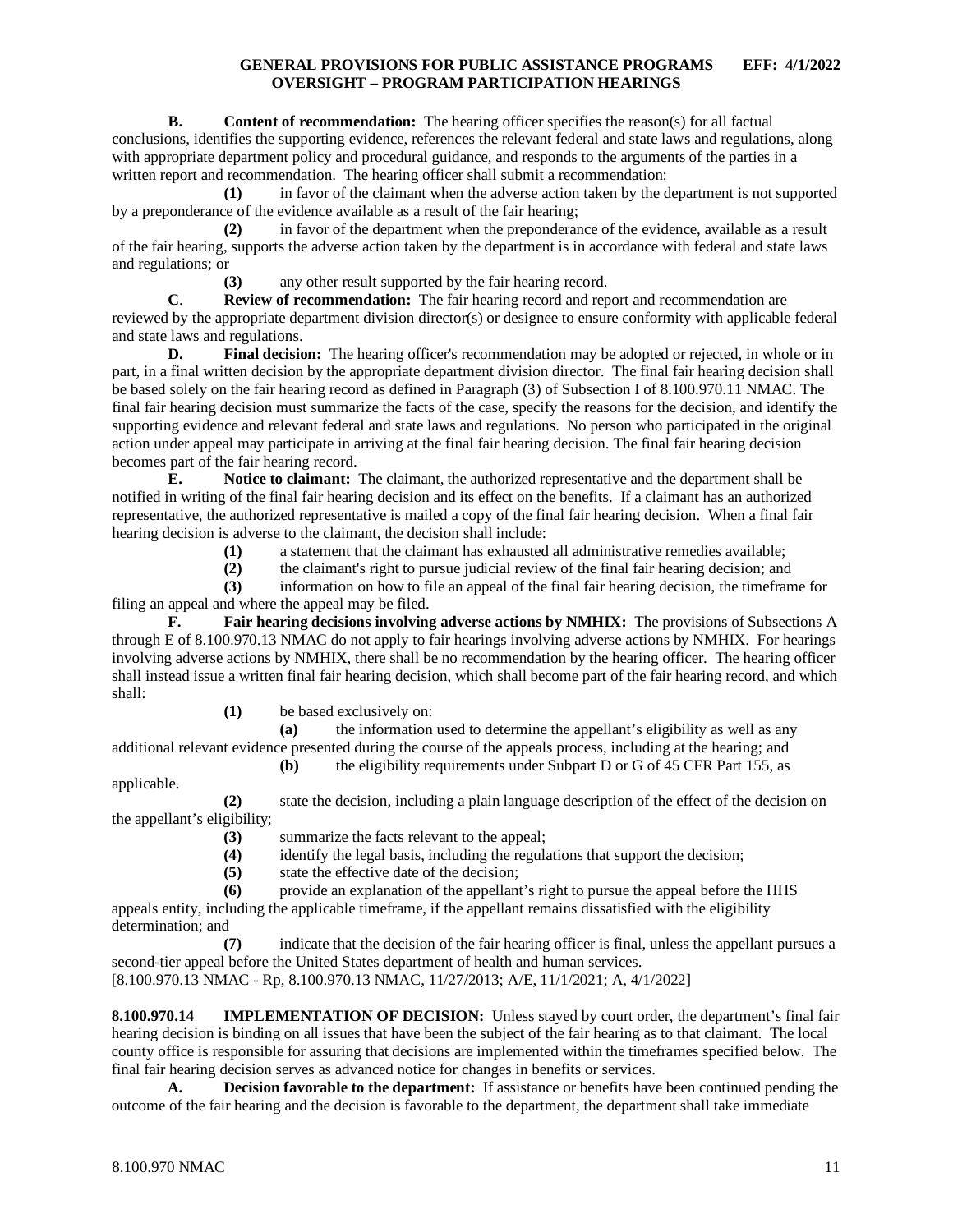action to adjust the payment and submit a claim for the excess benefit amount(s) paid pending the outcome of the fair hearing.

#### **B. Decision favorable to the claimant:**

**(1) Cash assistance programs:** When a fair hearing decision is favorable to the claimant, the department authorizes corrective payment. For incorrectly denied cases, corrected benefits are issued retroactively in the following manner:

**(a)** to the date of adverse action or to the 30th day from the application date,

**(b)** to the first day of the month that the case is actually eligible for benefits;

**(c)** for ongoing cases, the corrected cash assistance payments are retroactive to the first day of the month that the incorrect action became effective.

**(2) SNAP:** Decisions that result in an increased benefit shall be reflected in the claimant's next authorized allotment. The final fair hearing decision serves as verification for increased benefits.

**(3) Medical assistance programs:** When a fair hearing decision is favorable to the claimant and a case was incorrectly denied, corrected benefits are issued retroactively in the following manner:

**(a)** to the date of adverse action or to the 30th day from the application date,

whichever is earlier; or

whichever is earlier; or

**(b)** to the first day of the month that the case is actually eligible for benefits;

**(c)** for ongoing cases, the corrected benefit is retroactive to the first day of the month that the incorrect action became effective;

**(d)** fair hearings for medical assistance programs involving the termination, modification, reduction or suspension of services are governed by applicable federal and state law and regulations, including 8.352 NMAC, et seq.<br> **C.** Implementat

**C. Implementation of decisions related to NMHIX:** Unless stated by court order, the department's final fair hearing decision is binding on all issues that have been the subject of the fair hearings as to that claimant. NMHIX, upon receiving notice of the final fair hearing decision, must promptly:

**(1)** Implement the decision effective:

**(a)** Prospectively, on the first day of the month following the date of the notice of appeal decision, or consistent with 45 CFR section  $155.330(f)(2)$ ,  $(3)$ ,  $(4)$ , or  $(5)$ , if applicable; or

**(b)** Retroactively, to the coverage effective date the appellant did receive or would have received if the appellant had enrolled in coverage under incorrect eligibility determination that is the subject of the appeal, at the option of the appellant.

**(2)** Redetermine the eligibility or household members who have not appealed their own eligibility determinations but whose eligibility may be affected by the appeal decision, in accordance with the standards specified in 45 CFR section 155.305.

[8.100.970.14 NMAC - Rp, 8.100.970.14 NMAC, 11/27/2013; A/E, 11/1/2021; A, 4/1/2022]

### <span id="page-12-0"></span>**8.100.970.15 JUDICIAL REVIEW**

**A. Right of appeal:** If a final fair hearing decision upholds the department's or NMHIX's original action, the claimant has the right to pursue judicial review of the final fair hearing decision and is notified of that right in the department's final fair hearing decision. In matters involving NMHIX, the claimant may submit a second-tier appeal to the United States department of health and human services and is notified of that right in the department's final fair hearing decision.

### **B. Timeliness:**

**(1) SNAP, LIHEAP, general assistance (GA), and medical assistance programs:** Unless otherwise provided by law, within 30 days of the issuance of the department's final fair hearing decision, the claimant may appeal the final fair hearing decision by filing a notice of appeal with the appropriate district court pursuant to the provisions of Section 39-3-1.1 NMSA 1978.

**(2) NMW:** Unless otherwise provided by law, within 30 days of the issuance of the department's final fair hearing decision, the claimant may appeal the final fair hearing decision by filing a notice of appeal with the court of appeals pursuant to the provisions of Section 27-2B-13 NMSA 1978.

## **C. Jurisdiction and standard of review:**

**(1)** The district court's jurisdiction is defined by statute at Section 27-3-3 NMSA 1978 and Section 39-3-1.1 NMSA 1978. The court of appeals jurisdiction is defined by statute at Section 27-2B-13 NMSA 1978.